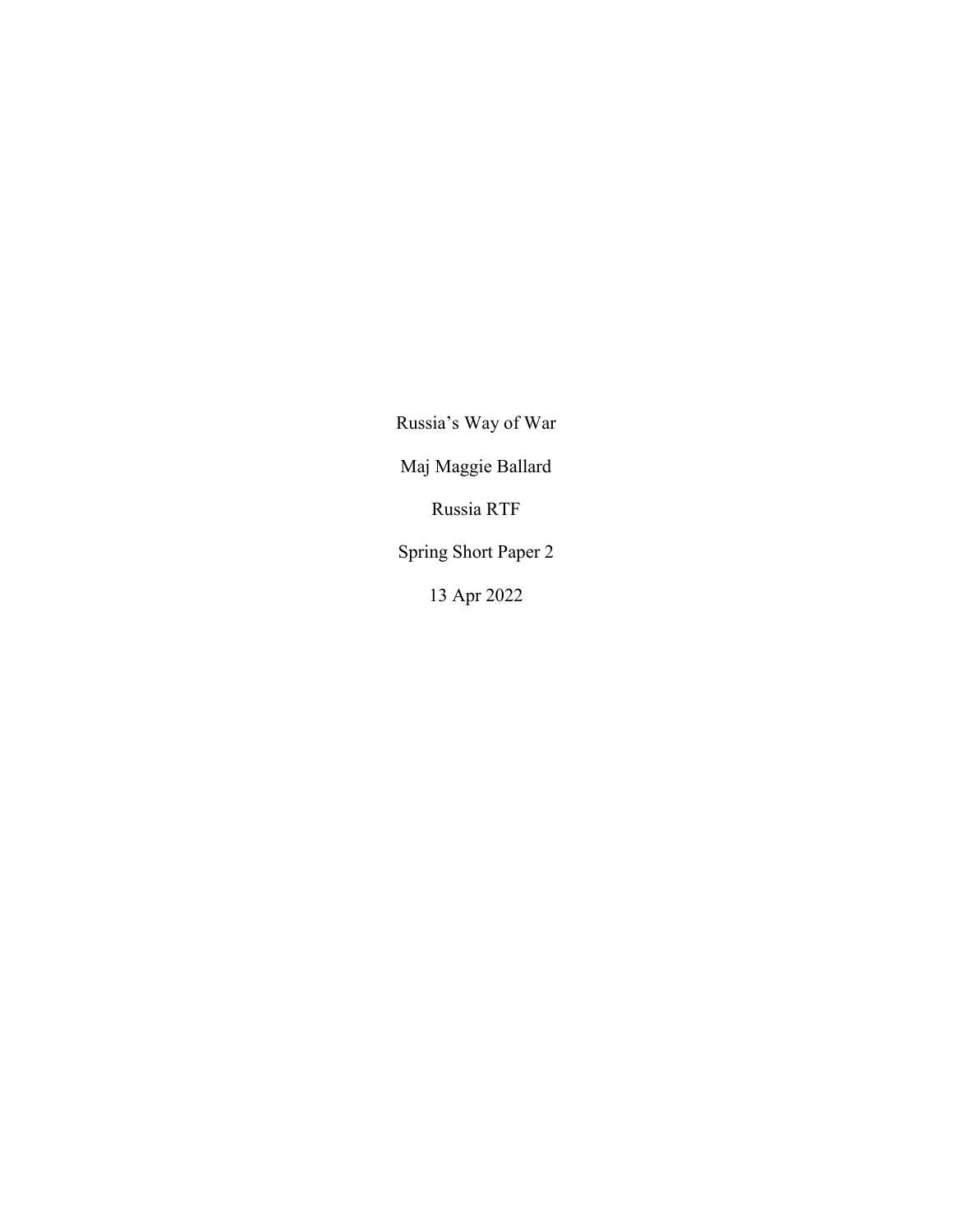As Russian forces drawback from Northern Ukraine, they leave behind evidence of their way of war. Prior to the Russian retreat, as reports surfaced of Ukrainian hospitals and theaters serving as shelters being hit by Russian artillery, the West was concerned but accustomed to the idea of collateral damage in wars after 20 years of reports of US collateral damage in Afghanistan, Iraq, and Syria. But the war in Ukraine is in Europe and is closer to the western audience. As shelling ceased in the north, reporters rushed in to document the atrocities that occurred in the war. The images and reports shocked the West, but they should not have been shocked, because the Russian way of war whether in Chechnya, Syria, or Ukraine includes terrorizing the civilian population. Russian military structure and media control enable it.<sup>[1](#page-3-0)</sup>

The Russians are repeating in Ukraine the way of war they used in Chechnya and Syria. Russia killed between 5,000 and 8,000 civilians in their three-month siege of Grozny, Chechnya from December 1999-February 2000. At the time, Grozny was the most destroyed European city since WWII.<sup>[2](#page-3-1)</sup> Nearly 20 years later, the Syrian human rights watch reported that Russia had killed 18,000 people in Syria, 8,000 of which were civilians over three years. Meanwhile, Russia reported internally that Russian forces had killed 85,000 people in Syria, all terrorists.<sup>[3](#page-3-2)</sup> In Ukraine after just 30 days of fighting in February-March 2022, early reports verify that Russian forces killed at least 953 civilians and have destroyed at least 1,500 civilian buildings, including 23 hospitals or healthcare infrastructure and 330 schools. [4](#page-3-3) In comparison, in Raqqa, Syria over 136 days in early fall 2017, U.S. and coalition forces killed a verified 774 civilians and damaged 11,000 buildings including 8 hospitals and 40 schools. Raqqa is one of the darkest spots as far as collateral damage on U.S. efforts in the war with  $ISIS$ <sup>[5](#page-3-4)</sup> While comparing different war zones is problematic, this illustrates that while war is hell, Russia's way of executing it is particularly hellish. Several structural aspects of Russia and its military enable this.

1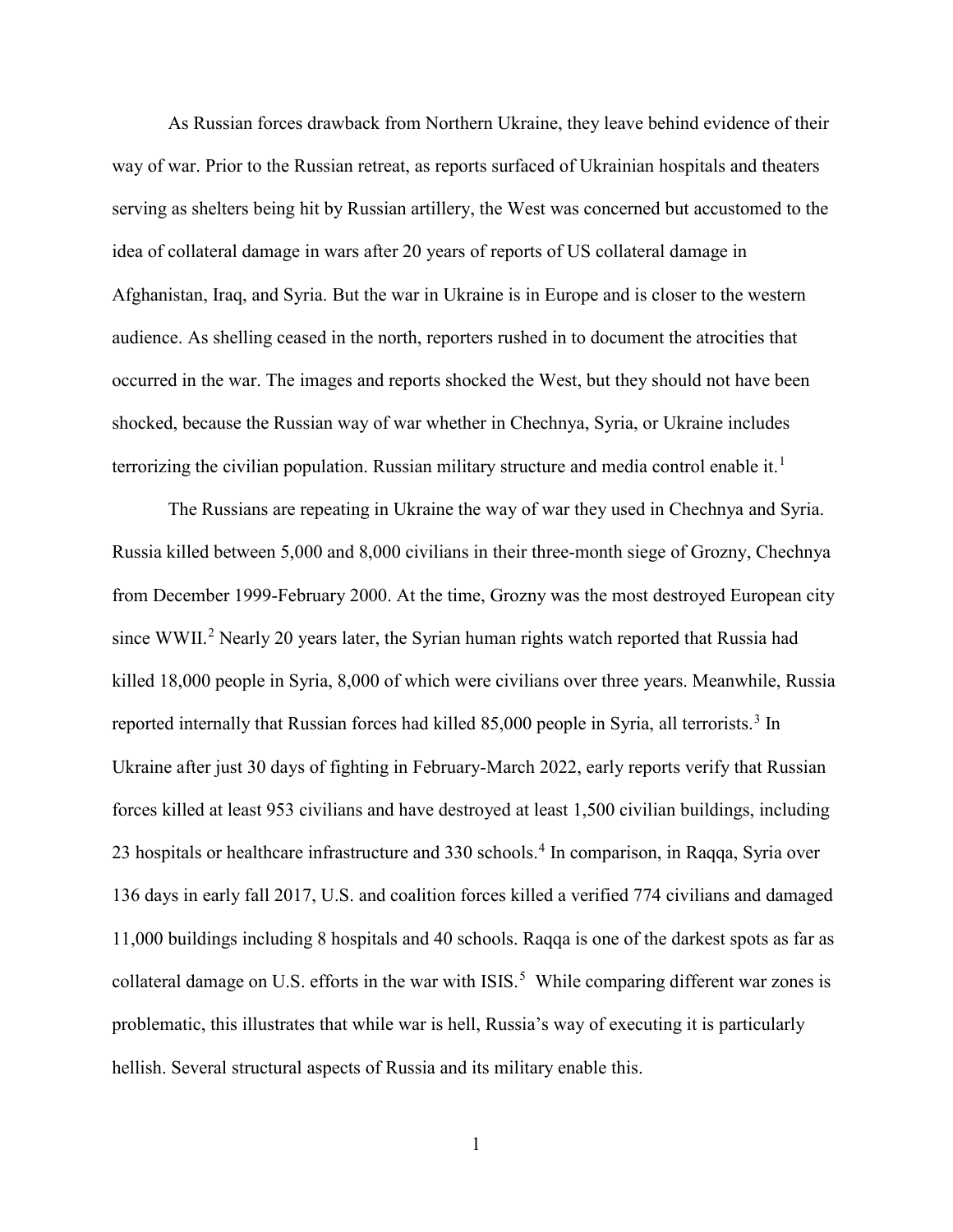In garrison, the Russian military trains violently and when uncontrolled chaos erupts on the battlefields, there is no NCO corps or independent media to counter it. The Russian army notoriously harasses and is violent towards recruits in a practice called *dedovshchina*. [6](#page-3-5) If Russian soldiers treat their brothers and sister in arms with excessive violence, how would they treat rivals, especially if their leader designated the enemies Nazis and fascists? Zones are created in the war areas where uncontrolled violence is allowed to flourish. Traditional war and organized crime and terrorism merge and the field commanders, the entrepreneurs of violence, reap both monetary and battlefield rewards, allowing thugs to exploit the chaos rather than try to secure the situation.<sup>[7](#page-3-6)</sup> Additionally, the fact that Russia lacks an NCO corps contributes to the lack of meaningful discipline within the force, and therefore a lack of accountability.<sup>[8](#page-3-7)</sup> Young officers rather than older, experienced sergeants are attempting to keep good order in wartime while also trying to lead. Finally, to continue this way of war without prohibitive repercussions, Russia extends its battle to the even more important information space. Proxy forces allow the plausible deniability the information campaign relies upon. The state run information campaign adapts to sustain over multiple years the "patriotic consciousness" of the Russian people who have limited alternative media options, and makes the rest of the world question what is true and fake.<sup>[9](#page-3-8)</sup> Propaganda, hyperbole, and lies spread faster than well-researched truths.

Humanitarian watch groups accuse Russia of war crimes in all Russia's recent wars endeavors. This way of war is enabled by the information campaign blended with the poorly structured Russian military on the kinetic battlefield. As General Dvoniko takes command of Russia's special military operation in Ukraine, the Russian way of war shows no signs of changing. Dvornikov is infamous for his brutality in leading the Russian military in Syria and the Donbas.<sup>[10](#page-3-9)</sup>

2